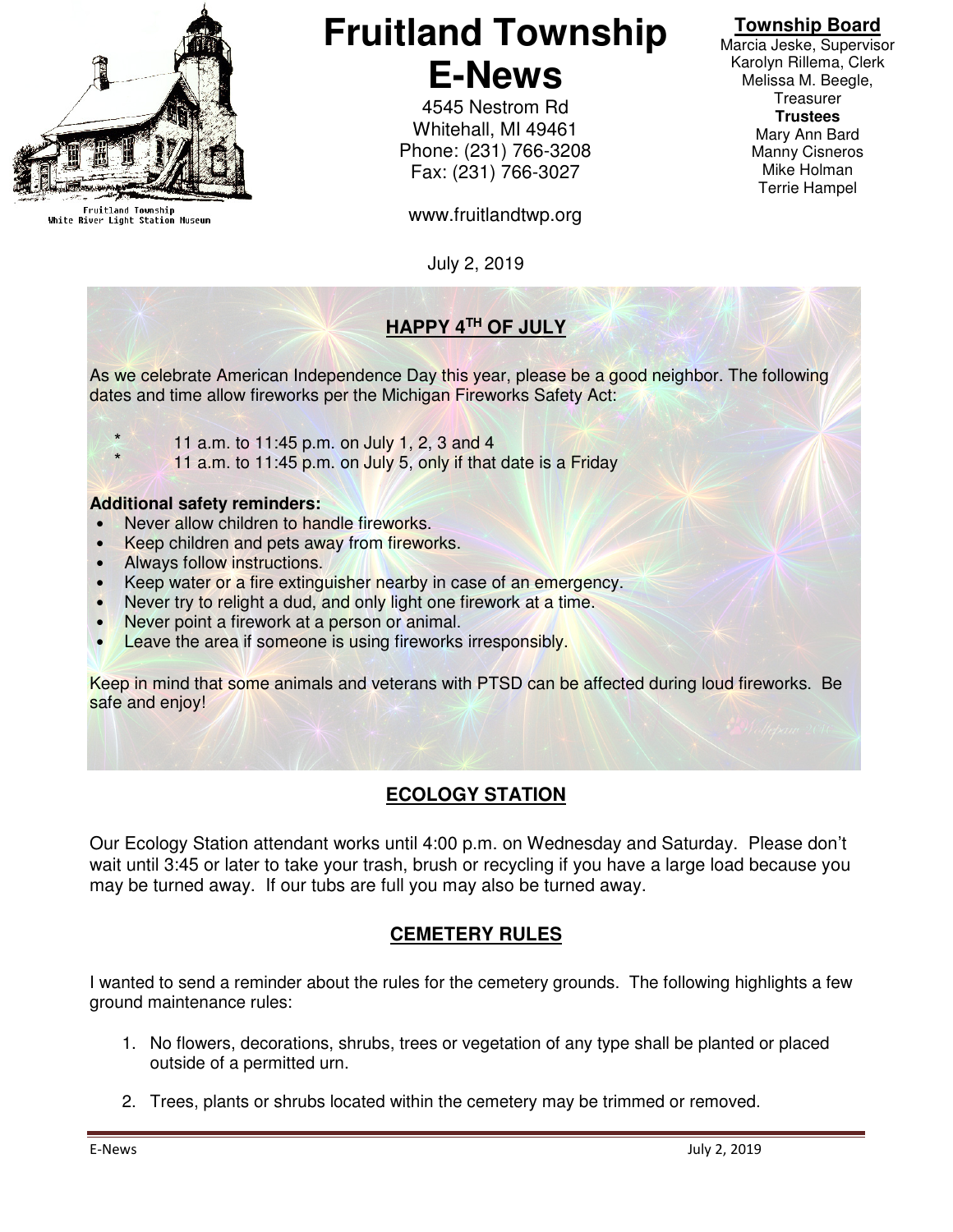- 3. Any mounds, bricks, blocks or borders are prohibited.
- 4. All refuse of any kind or nature including, but not limited to, dried flowers, wreaths, papers and plastic flower containers must be removed within 10 days after a burial.
- 5. All fences, shepherds' hooks, glass containers or glass items are prohibited.
- 6. All free standing solar or other powered lights, markers, candles and oil lamps are prohibited.

Our cemetery is becoming host to a number of the items listed above. We will be removing the items as time permits. If you have something that you wish to save, please remove it as soon as possible. Any items that our personnel remove will be saved in the building at the cemetery for a short period of time. If you have something sentimental and can't make arrangements to get to the cemetery in the next couple of weeks, please call 766-3208 and we will remove it for you and make arrangements for you to pick up.

#### **WHITE RIVER LIGHT STATION SCHEDULE OF EVENTS**

- **July 12th Concert White River 7 pm to 8:30 pm Featuring the" Rough and Tumble"**
- **July 12th Story Time on the Lawn of the White River Light Station @ 11:00 am.**  Rain location for Story Time will be the White Lake Library.
- **July 19th Yoga on the Lawn at White River 9:30 am (Rain date July 26th)**
- **July 19th Concert at White River 7 pm to 8:30 pm Featuring " Steel Donin It"**
- **July 19th Story Time on the Lawn of the White River Light Station @ 11:00 am.**  Rain location for Story Time will be the White Lake Library.
- **July 26th Story Time on the Lawn of the White River Light Station @ 11:00 am.**  Rain location for Story Time will be the White Lake Library**.**
- **July 27th Concert at White River Featuring "Local Dulcimer Musicians". 2 pm to 4 pm**

#### **FROM THE CLERK'S OFFICE**

**Special Election – Tuesday – August 6, 2019** 

Visit www.michigan.gov/vote to:

- View your **Sample Ballot**
- Track your **Absentee Ballot**
- Verify your **Voter Registration**
- Find your **Polling Place**
- Contact your **Local Election Official**
- Find answers to **Frequently Asked Questions**

Check your voter registration at: www.michigan.gov/vote

Exercise your right to vote. Due to the passage of the statewide ballot proposal 18-3 last November, all eligible and registered voters in Michigan may now request an absent voter ballot without providing